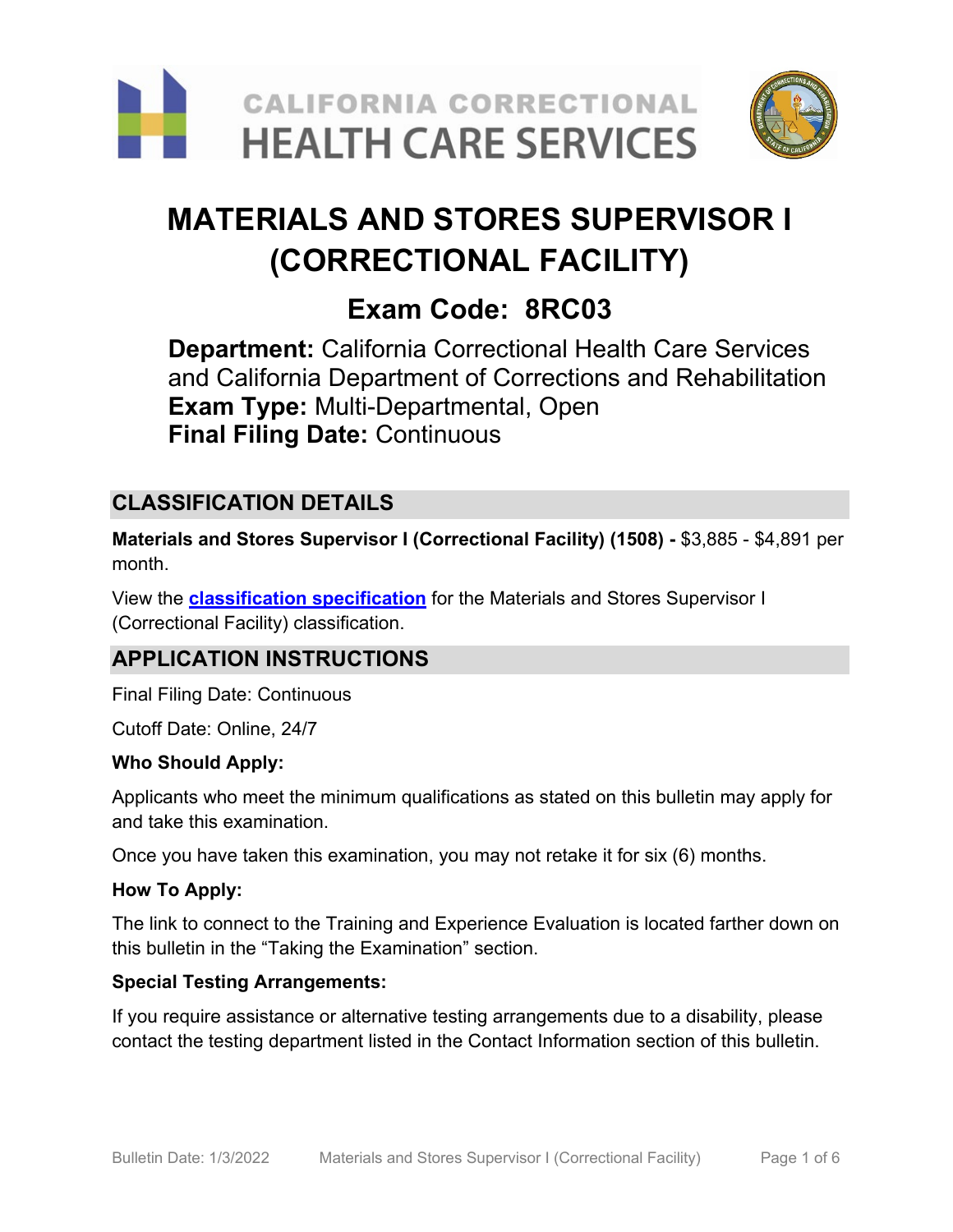## **MINIMUM QUALIFICATIONS**

All applicants must meet the education and/or experience requirements as stated on this exam bulletin to be accepted into the examination. Part-time or full-time jobs, regardless of whether paid or volunteer positions, and inside or outside California state service will count toward experience.

#### **Materials and Stores Supervisor I (Correctional Facility)**

#### **Either I**

One year of experience performing the duties of a Stock Clerk, Warehouse Worker (Correctional Facility) or Warehouse Worker in California state service.

#### **Or II**

Two years of experience in a storeroom or warehouse in work involving the receipt and issuance of large volume of varied commodities. (Experience in California state service applied toward this requirement must include at least one year in a class at a level of responsibility at least equivalent to Stock Clerk.).

**Additional Desirable Qualifications:** Education equivalent to completion of the twelfth grade; completion of college-level work in the fields of accounting and/or business administration.

**Special Personal Characteristics:** Strength, good physical agility, and willingness to do heavy manual labor.

**Special Physical Characteristics:** Persons appointed to this position must be reasonably expected to have and maintain sufficient strength, agility, and endurance to perform during stressful (physical, mental, and emotional) situations encountered on the job without compromising their health and well-being or that of their fellow employees or that of inmates.

Assignments may include sole responsibility for the supervision of inmates and/or the protection of personal and real property.

## **POSITION DESCRIPTION**

#### **Materials and Stores Supervisor I (Correctional Facility)**

A Materials and Stores Supervisor I (Correctional Facility) is the first working supervisory level in the general storekeeping series. Incumbents may either (1) supervise the receipt, storage, issuance, and shipping of a volume of varied supplies requiring moderately complex storage practices in a redistribution or point-of-use warehouse or supply room; or (2) have charge of stores in a small State institution or agency; or (3) assume equivalent duties and responsibilities in assisting a higher grade warehouse supervisor.

#### Positions exist statewide.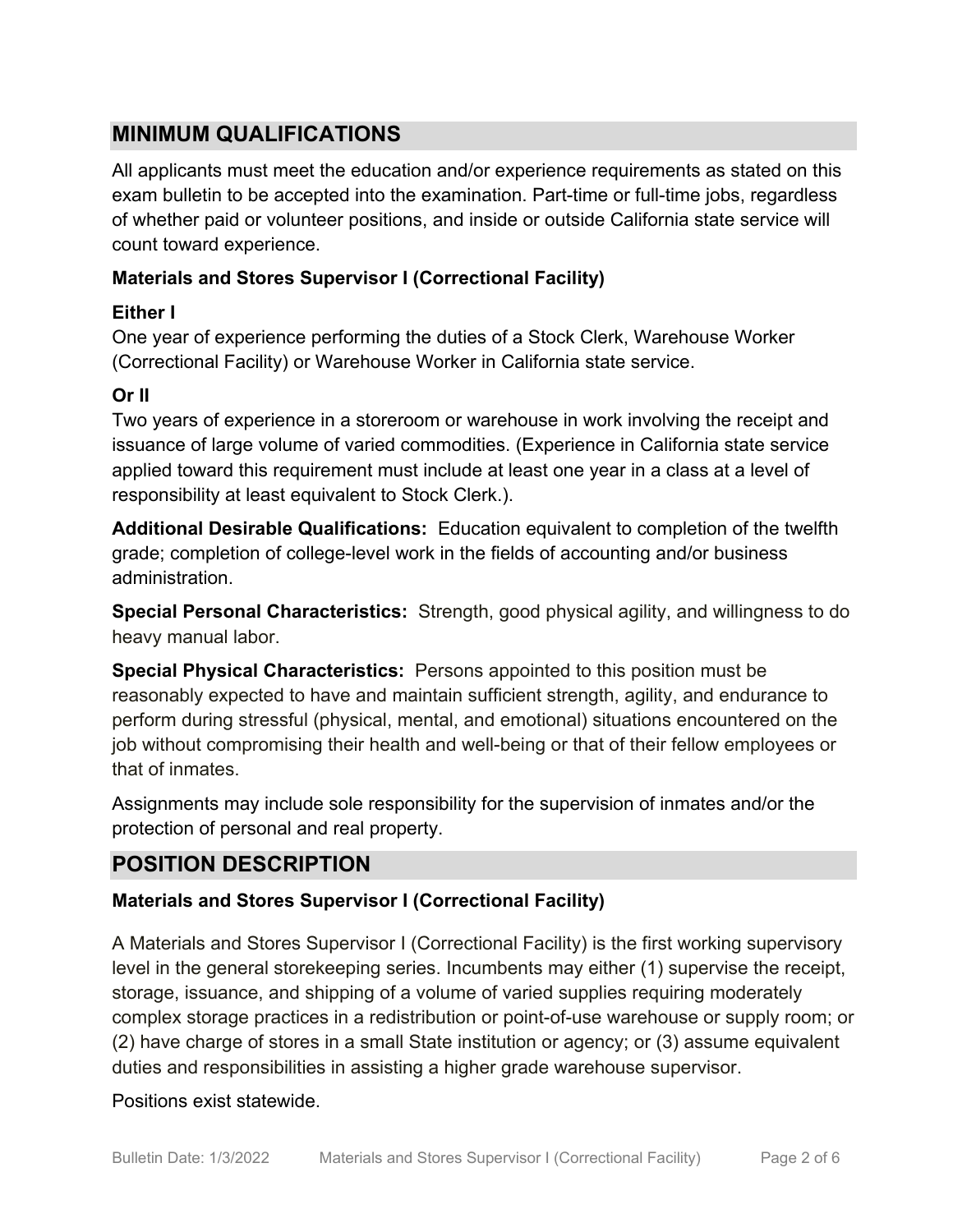## **EXAMINATION SCOPE**

This examination consists of the following components:

#### **Training and Experience Evaluation –** Weighted 100% of the final score.

The examination will consist solely of a **Training and Experience Evaluation.** To obtain a position on the eligible list, a minimum score of 70% must be received. Applicants will receive their score upon completion of the Training and Experience Evaluation process.

In addition to evaluating applicants' relative knowledge, skills, and ability, as demonstrated by quality and breadth of education and/or experience, emphasis in each examination component will be measuring competitively, relative to job demands, each applicant's:

#### **Knowledge of:**

- 1. Modern warehousing methods and practices, including the keeping of receiving, shipping, and inventory records;
- 2. Freight rates and classifications;
- 3. Regulations involved with consolidated freight shipments and stock array systems;
- 4. Freight claim procedures;
- 5. Operation of motorized material handling equipment;
- 6. Inventory and quality control.

#### **Ability to:**

- 1. Read and write English at a level required for successful job performance;
- 2. Perform heavy physical labor;
- 3. Estimate possible future demands of various supplies based upon past needs;
- 4. Direct the work of others;
- 5. Keep accurate records and prepare reports of work done;
- 6. Analyze situations accurately and take effective action;
- 7. Learn the operation of forklifts and other motorized handling equipment.

## **ELIGIBLE LIST INFORMATION**

A multi-departmental, open eligible list for the Materials and Stores Supervisor I (Correctional Facility) classification will be established for:

#### **California Correctional Health Care Services California Department of Corrections and Rehabilitation**

The names of **successful** competitors will be merged onto the eligible list in order of final score regardless of examination date. Eligibility expires **12 months** after it is established. Applicants must then retake the examination to reestablish eligibility.

Veterans' Preference will be granted for this examination. In accordance with Government Codes 18973.1 and 18973.5, whenever any veteran, or widow or widower of a veteran achieves a passing score on an open examination, he or she shall be ranked in the top rank of the resulting eligible list.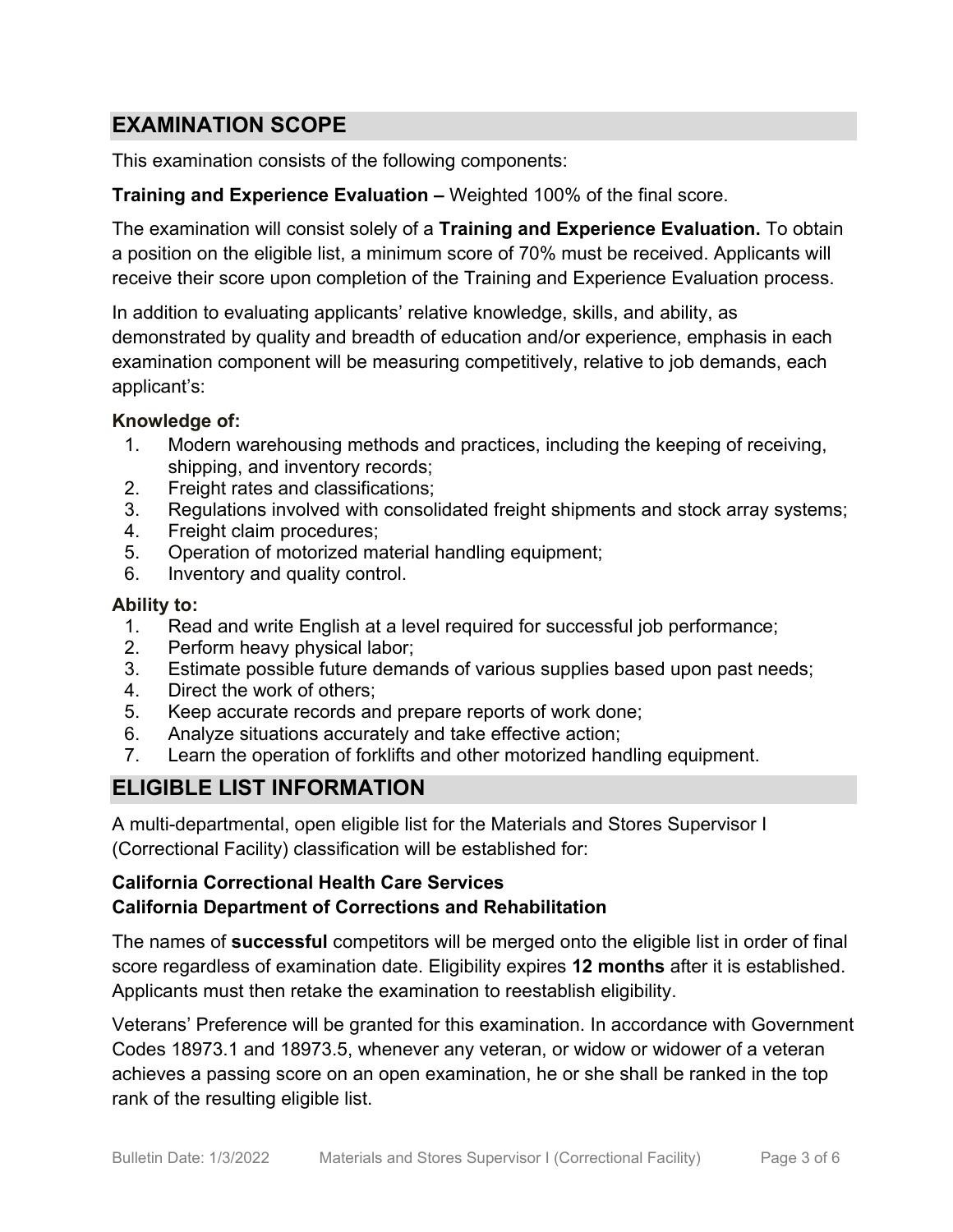Veterans' status is verified by the California Department of Human Resources (CalHR). Information on this program and the [Veterans' Preference Application](https://www.jobs.ca.gov/CalHRPublic/Landing/Jobs/VeteransInformation.aspx) (Std. Form 1093) is available online**.** Additional information on veteran benefits is available at the Department of Veterans Affairs.

## **EXAMINATION INFORMATION**

[Preview the Training and Experience Evaluation](https://cchcs.ca.gov/wp-content/uploads/sites/60/Careers/Preview-MSSI_CF-TE-Eval.pdf)

### **PREPARING FOR THE EXAMINATION**

Here is a list of suggested resources to have available prior to taking the examination.

In an effort to streamline the examination process, please create a [CalCareer Account](http://www.jobs.ca.gov/) with CalHR. A CalCareer Account is a one stop shop for taking civil service examinations, applying for state jobs, and provides storage and organization for your documents and communications stemming from job opportunities, all in a paperless format. To sign up for a CalCareer Account, or log in to your existing account, [Click here.](http://www.jobs.ca.gov/)

**Employment History:** Employment dates, job titles, organization names and addresses, names of supervisors or persons who can verify your job responsibilities, and phone numbers of persons listed above.

**Education:** School names and addresses, degrees earned, dates attended, courses taken (verifiable on a transcript), persons or office who can verify education, and phone numbers of persons or offices listed above.

**Training:** Class titles, certifications received, names of persons who can verify your training, and phone numbers of persons listed above.

## **TAKING THE EXAMINATION**

Take the examination for the **[Materials and Stores Supervisor I \(Correctional Facility\)](https://cchcs.hodesiq.com/Apply_online_1.asp?sGoBackExam1=y&ClassCode=1508&ExamID=257&ExamTitle=Materials%20and%20Stores%20Supervisor%20I%20(Correctional%20Facility))** classification.

## **TESTING DEPARTMENTS**

California Correctional Health Care Services California Department of Corrections and Rehabilitation

## **CONTACT INFORMATION**

If you have any technical or administrative questions concerning this examination bulletin, including provision of reasonable accommodation for this testing process, please contact:

California Correctional Health Care Services Attn: Examination Services 8280 Longleaf Drive Elk Grove, CA 95758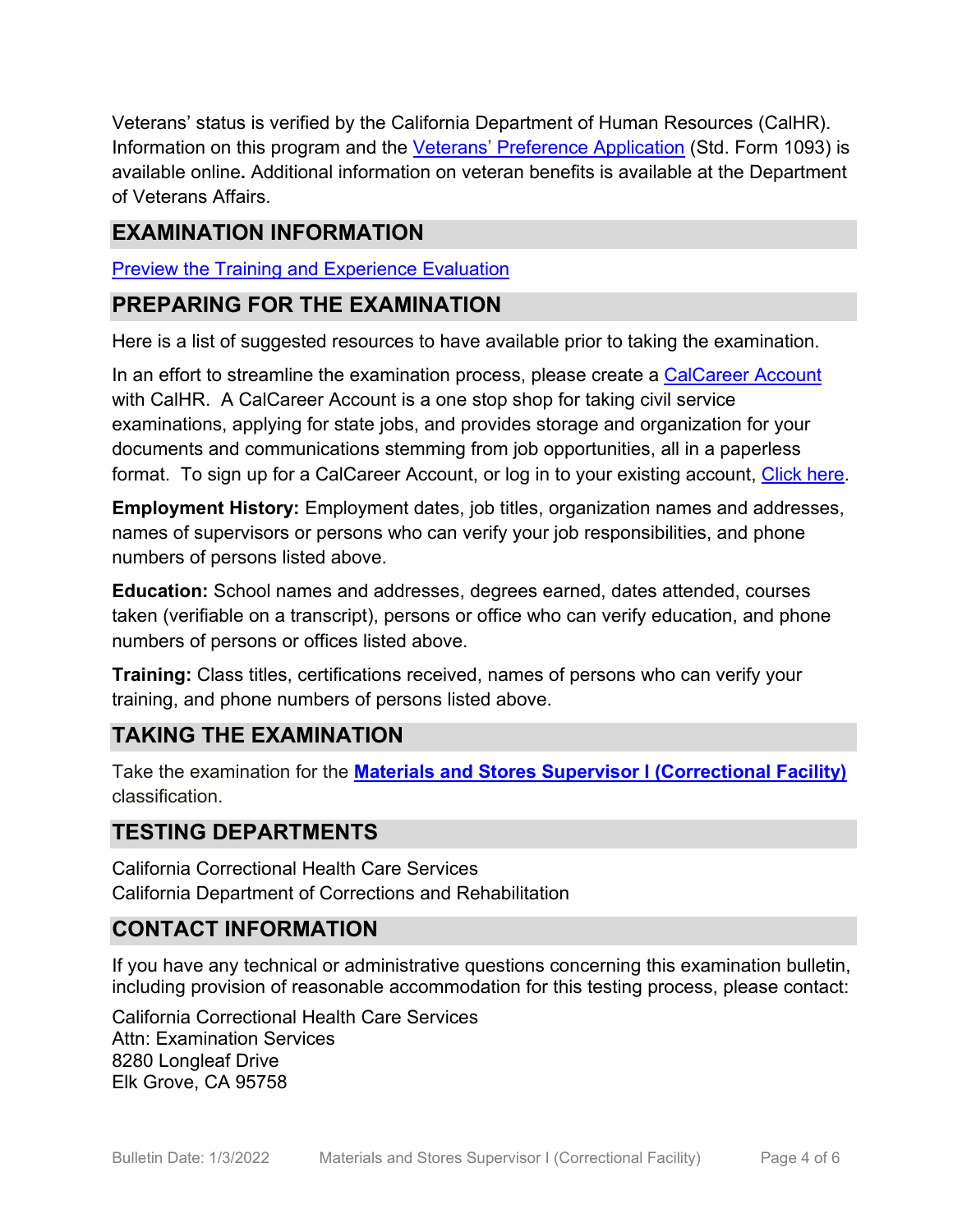Phone: (916) 691-5894 Email: [CPHCSSelectionServices@cdcr.ca.gov](mailto:CPHCSSelectionServices@cdcr.ca.gov) California Relay Service: 7-1-1 (TTY and voice)

TTY is a Telecommunications Device for the Deaf, and is reachable only from phones equipped with a TTY Device.

## **EQUAL OPPORTUNITY EMPLOYER**

The State of California is an equal opportunity employer to all, regardless of age, ancestry, color, disability (mental and physical), exercising the right of family care and medical leave, gender, gender expression, gender identity, genetic information, marital status, medical condition, military or veteran status, national origin, political affiliation, race, religious creed, sex (includes pregnancy, childbirth, breastfeeding, and related medical conditions), and sexual orientation.

## **DIVERSITY, EQUITY, AND INCLUSION**

The California Department of Corrections and Rehabilitation (CDCR) and California Correctional Health Care Services (CCHCS) are committed to building and fostering a diverse workplace. We believe cultural diversity, backgrounds, experiences, perspectives, and unique identities should be honored, valued, and supported. We believe all staff should be empowered. CDCR/CCHCS are proud to foster inclusion and representation at all levels of both Departments.

## **DRUG-FREE STATEMENT**

It is an objective of the State of California to achieve a drug-free State work place. Any applicant for State employment will be expected to behave in accordance with this objective, because the use of illegal drugs is inconsistent with the law of the State, the rules governing civil service, and the special trust placed in public servants.

## **GENERAL INFORMATION**

Examination and/or Employment Application (Std. Form 678) forms are available at CalHR, local offices of the Employment Development Department, and through your **[CalCareer Account.](http://www.jobs.ca.gov/)**

If you meet the requirements stated on this examination bulletin, you may take this examination, which is competitive. Possession of the entrance requirements does not assure a place on the eligible list. Your performance in the examination described in this bulletin will be rated against a predetermined job-related rating, and all applicants who pass will be ranked according to their score.

CCHCS reserves the right to revise the examination plan to better meet the needs of the service, if the circumstances under which this examination was planned change. Such